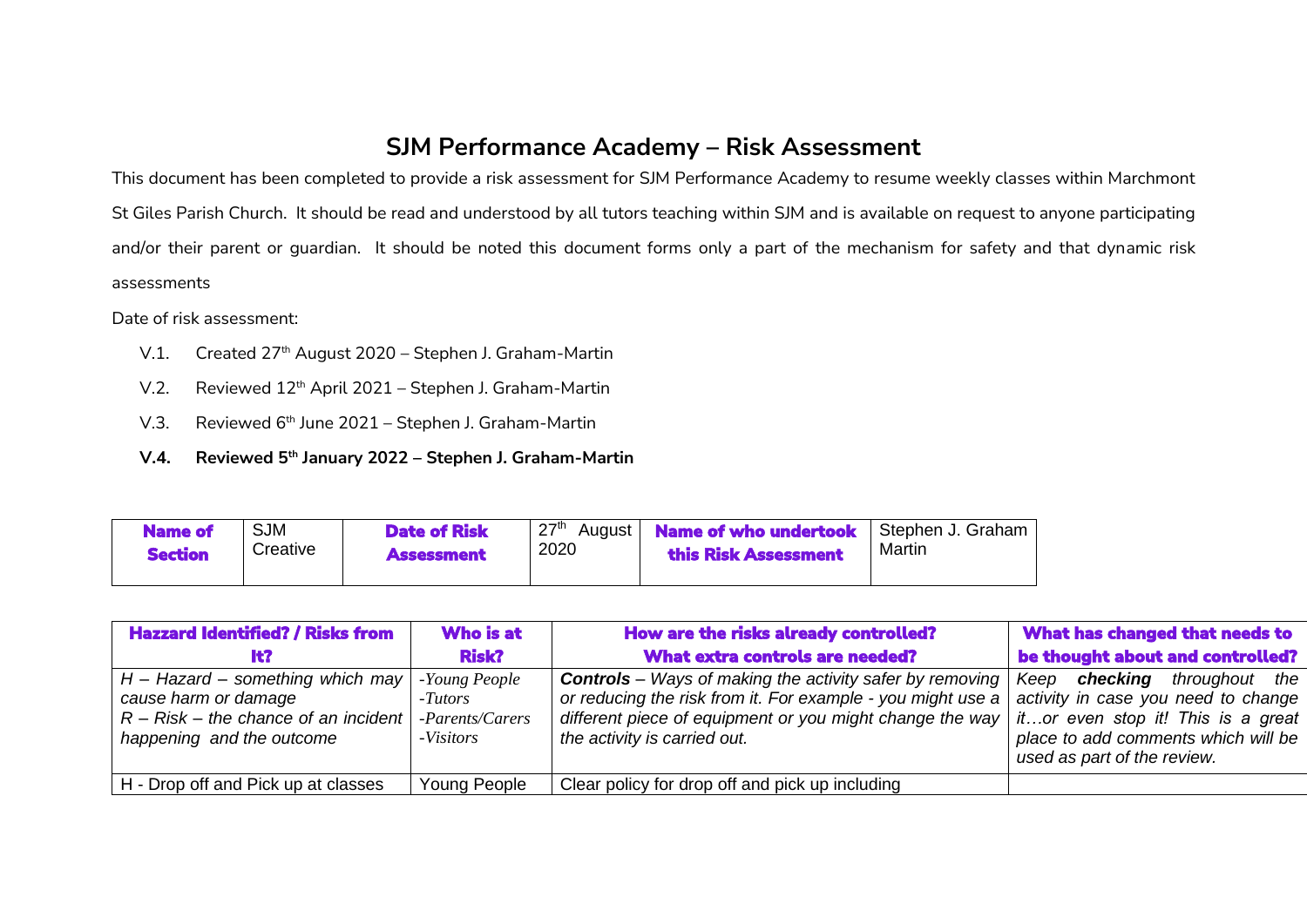| $R$ – Difficulty in maintaining physical<br>distance - higher risk of infection<br>spread if physical distancing not<br>maintained.                               | Parents<br><b>Tutors</b> | Clear communication with parents in advance as to<br>$\bullet$<br>the expectations at drop off/ pick up.<br>Avoiding the same start / finish times as other users<br>of the meeting place.<br>Staggered arrival times for different groups within<br>the section.<br>Specific location communicated to parents which<br>allows physical distancing where parents/carers<br>should meet leader to pass on responsibility for<br>their child<br>Reminder to parents/carers that they must abide by<br>physical distancing guidelines at pick up and drop<br>off times<br>Create video content explaining all of the above to<br>parents. |  |
|-------------------------------------------------------------------------------------------------------------------------------------------------------------------|--------------------------|----------------------------------------------------------------------------------------------------------------------------------------------------------------------------------------------------------------------------------------------------------------------------------------------------------------------------------------------------------------------------------------------------------------------------------------------------------------------------------------------------------------------------------------------------------------------------------------------------------------------------------------|--|
| H - Drop off and Pick up<br>R - Child left unsupervised – higher<br>risk of parent dropping off without<br>confirming child has gained access<br>safely to venue. | <b>Young People</b>      | Clear policy for drop off and pick up including<br>Clear communication with parents in advance as to<br>the expectations at drop off/ pick up<br>Specify location communicated to parents where to<br>take their young person to pass responsibility to<br>staff<br>Staff visible at meeting location so parents know<br>there is someone to supervise their young person<br>Specific location communicated to parents where<br>parents are to collect their young person at the pick-<br>up time                                                                                                                                      |  |
| H - Drop off and Pick up<br>R - Child injured crossing road<br>unsupervised                                                                                       | Young People             | Clear policy for drop off and pick up including<br>Clear communication with parents in advance as to<br>the expectations at drop off/ pick up<br>Choice of location for meeting should allow parents<br>to either walk with their young person to the venue<br>or the opportunity to park responsibly<br>choice of a safe location for parents to take their<br>young person to pass responsibility to leaders                                                                                                                                                                                                                         |  |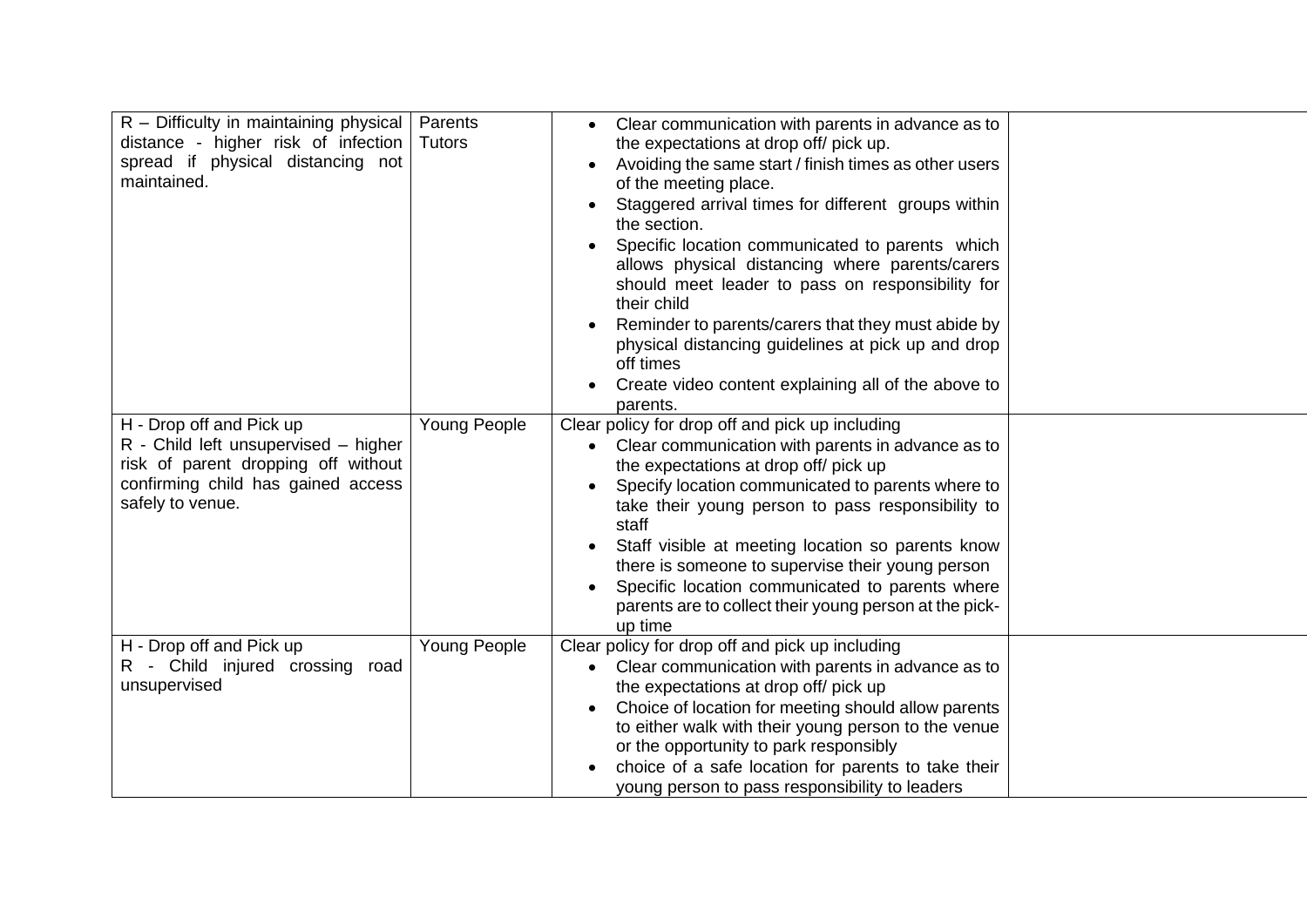| H – Mask and Face Coverings<br>$R -$ Risk of passing on infection<br>without them                                                                               | Young People<br><b>Tutors</b><br>Parents/Carers | Following from current Government Guidelines, it<br>will not be mandatory for Young People or Tutors to<br>wear masks while our class is operating.<br>We will ask that students wear face coverings while<br>in the corridors (we aim to limit the movement of<br>students), and when they go to the bathroom.<br>All tutors will be offered appropriate PPE if they<br>wish, but as all tutors will be social distancing from<br>students and there is no legal requirement for them<br>to wear it, this will be optional.<br>Young People will be advised they can wear masks<br>$\bullet$<br>if desired.                                                                  |  |
|-----------------------------------------------------------------------------------------------------------------------------------------------------------------|-------------------------------------------------|-------------------------------------------------------------------------------------------------------------------------------------------------------------------------------------------------------------------------------------------------------------------------------------------------------------------------------------------------------------------------------------------------------------------------------------------------------------------------------------------------------------------------------------------------------------------------------------------------------------------------------------------------------------------------------|--|
| H - Class/Cast Sizes<br>R - Lack of physical distance during<br>meeting leading to higher risk of<br>infection spread if physical distancing<br>not maintained. | Young People<br>Tutor<br>Parents/carers         | We have set out clear expectations with all involved<br>$\bullet$<br>in advance and confirmation that young people /<br>parents understand expectations will form part of<br>parents consenting to their young person<br>restarting.<br>At the start of each class the tutor will remind all<br>those present of the rules.<br>Limit group sizes to the volume of people the<br>location can support with physical distancing in<br>place<br>Use various spaces for different groups and create<br>a footfall plan for each group so crossover is not<br>possible.<br>Any breaches will be deemed a breach of the code<br>$\bullet$<br>of conduct and dealt with accordingly. |  |
| H - Hygiene of people<br>R - Higher risk of infection spread if<br>proper hand washing not carried out.                                                         | Young People<br><b>Tutors</b>                   | Clear instructions of what is expected of all involved<br>$\bullet$<br>given in advance<br>provide hand sanitiser/ hand washing for all<br>$\bullet$<br>members on arrival, departure and during as<br>required                                                                                                                                                                                                                                                                                                                                                                                                                                                               |  |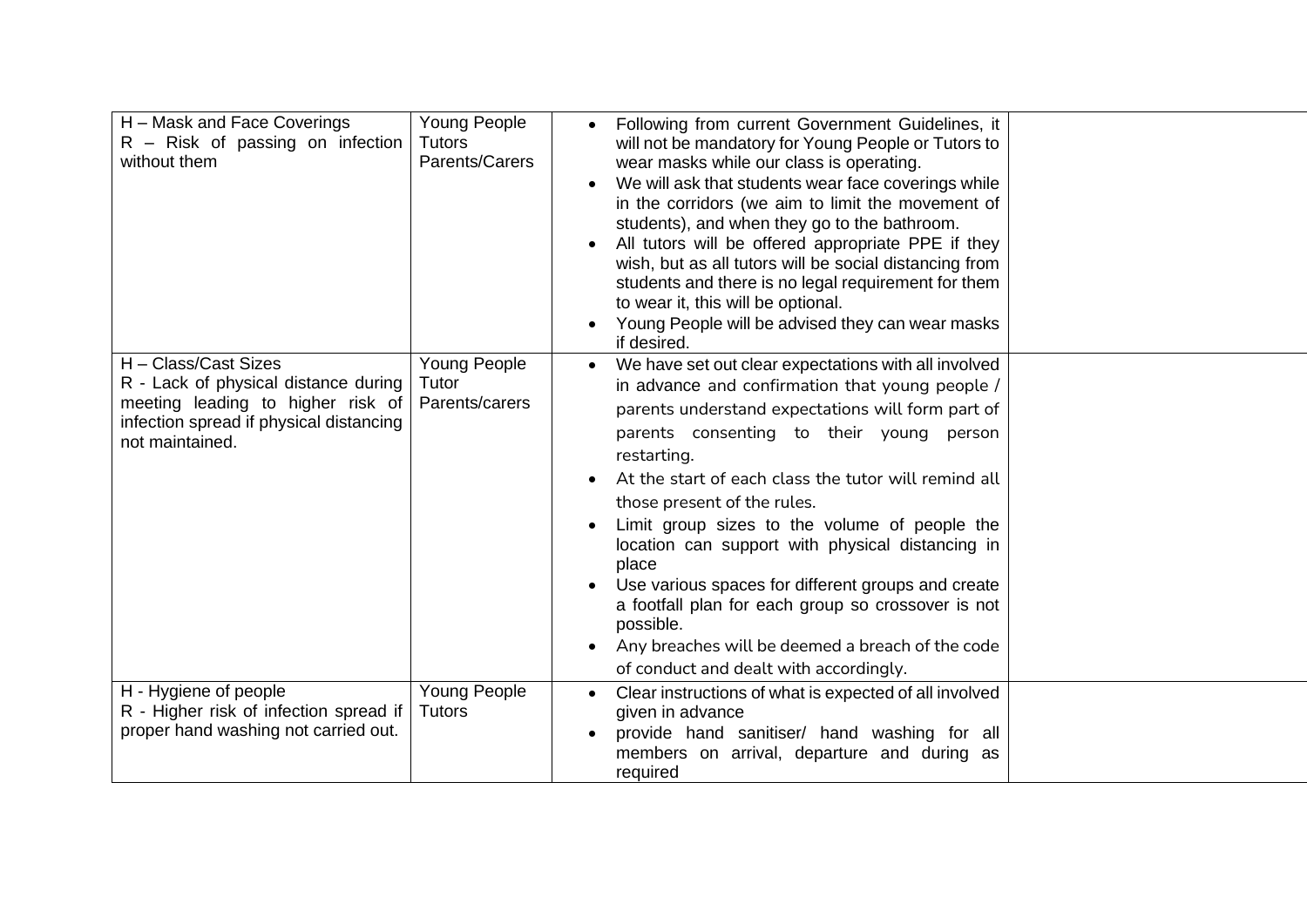| H - Hygiene of activity equipment<br>R - Higher risk of infection spread if<br>hygiene not carried out. | Young People<br>Tutor                                | Avoid use of equipment when possible and limit the<br>$\bullet$<br>volume of equipment used, including consumables<br>such as paper.<br>Avoid sharing of equipment when possible, assign<br>$\bullet$<br>specific items to individuals for the evening<br>Use equipment which can easily be cleaned<br>$\bullet$<br>cleaning of activity equipment before and after<br>group use<br>If equipment cannot easily be cleaned after use<br>then it should be bagged and quarantined for a<br>minimum of 72 hours<br>Restrict equipment to one group within a group and<br>do not share equipment across classes over the<br>course of the week so that there is at least 1 week<br>between equipment being used. |
|---------------------------------------------------------------------------------------------------------|------------------------------------------------------|--------------------------------------------------------------------------------------------------------------------------------------------------------------------------------------------------------------------------------------------------------------------------------------------------------------------------------------------------------------------------------------------------------------------------------------------------------------------------------------------------------------------------------------------------------------------------------------------------------------------------------------------------------------------------------------------------------------|
| H - Hand cleaning products<br>R - Allergic reaction                                                     | <b>Young People</b><br><b>Staff</b><br>Family/Carers | Parents are to ensure that any known allergies are<br>$\bullet$<br>to be included in their registration form submitted<br>for each student.<br>No young person is allowed to attend until such<br>time as consent to restart has been received<br>Any member likely to experience skin sensitivity to<br>$\bullet$<br>hand cleaning products must supply their own<br>version which complies with guidelines<br>Sensitive information is only shared with SJM Staff.                                                                                                                                                                                                                                         |
| H - Unknown adults accessing the<br>site<br>$R - YP$ exposed to unacceptable<br>behaviour or harm       | Young People<br>Tutors<br><b>Visitors</b>            | Constantly maintain supervision of the Young<br>People and monitor for any stranger entering the<br>meeting area<br>Employ a COVID-19 Officer who will ensure all<br>appropriate processes are in place, including the<br>security of the building.<br>Remind Young People of Stranger Danger                                                                                                                                                                                                                                                                                                                                                                                                                |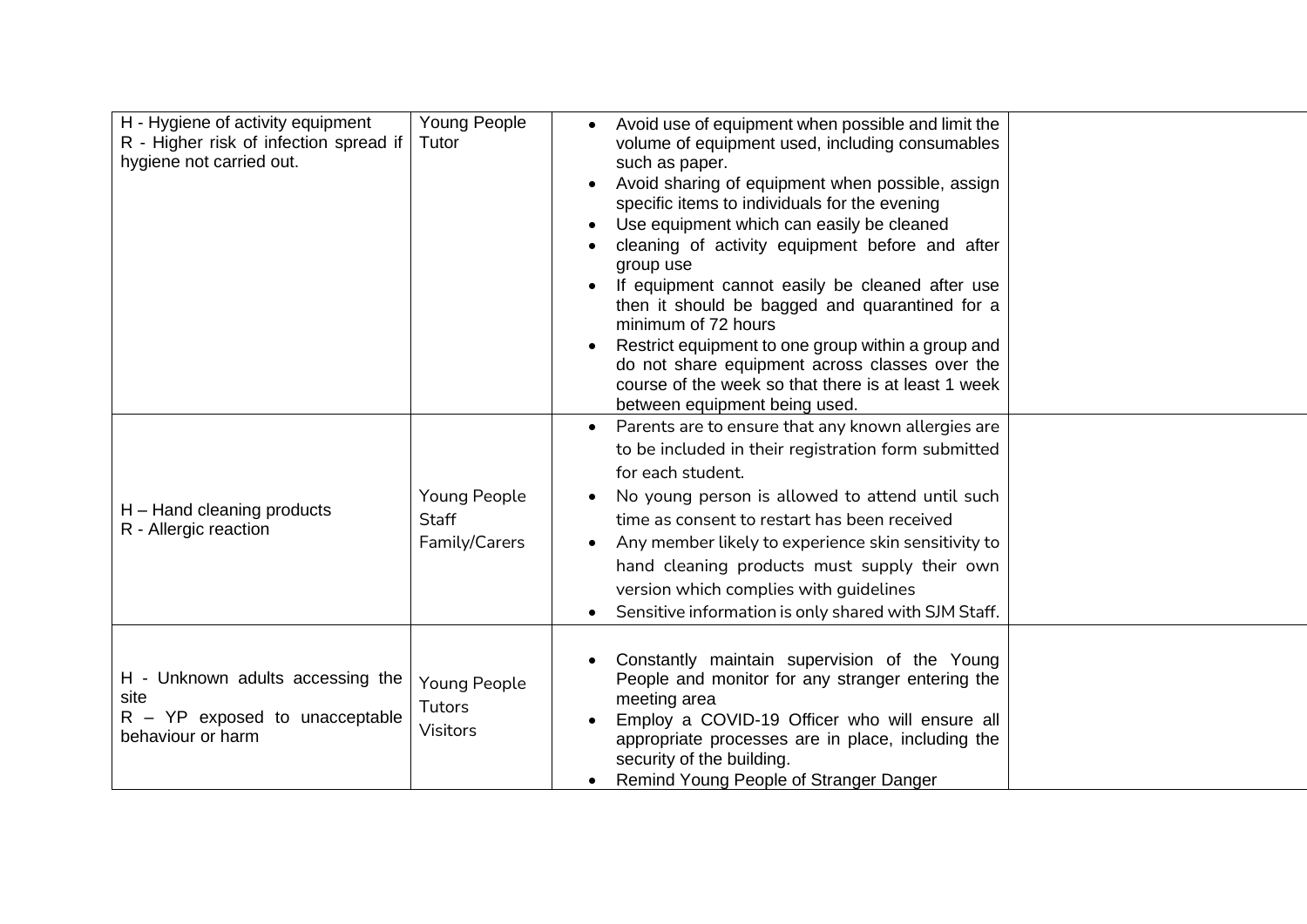| $H$ – Fire Aid<br>$R -$ Accidents leading to injury such<br>as<br>Cuts, bruises, abrasions, and broken<br>bones | Young People<br>Tutors         | Ensure at least one tutor is sufficiently First Aid<br>trained in each group<br>Ensure there is a dedicated person responsible for<br>First Aid, known to all. This will assigned to the<br>COVID-19 Officer<br>Ensure First Aid is administered pursuant to the<br>Group's COVID-19 Action Plan<br>Ensure PPE and a first aid kit is available                                                                                                                                                       |
|-----------------------------------------------------------------------------------------------------------------|--------------------------------|-------------------------------------------------------------------------------------------------------------------------------------------------------------------------------------------------------------------------------------------------------------------------------------------------------------------------------------------------------------------------------------------------------------------------------------------------------------------------------------------------------|
| H - Weekly Classes<br>R - Parents express anxieties or<br>concerns.                                             | Young People<br>Parents/Carers | We have produced a plan for how we intend to<br>communicate with parents/carers<br>We aim to supply all information and guidance to<br>parents 7 days before the start date. There will be<br>an opportunity prior to the start date to discuss any<br>concerns or for any clarity to be given.                                                                                                                                                                                                       |
| H - Weekly Classes<br>R - Exclusion of some members due<br>to shielding, special needs etc                      | Young People                   | Our school and teaching plans allow as many<br>section members to participate as much as they<br>desire.<br>We will give parents/carers the opportunity to<br>express concerns they have with face to face and<br>address any issues on a one on one basis.                                                                                                                                                                                                                                           |
| $H$ – Lack of training opportunities<br>R - Leaders are not up to date with<br>training                         | Tutors                         | All staff have been involved in a 'return to work'<br>$\bullet$<br>meeting previously to discuss any concerns, to<br>offer advice and to collective work together to cover<br>the bases we need to cover as an establishment.<br>This remains our policy throughout.<br>All staff will be invited to the venue prior to the<br>classes restarting to walk through all areas of the<br>new footfall plan. Full understanding will be<br>expected from all tutors before we safely open our<br>classes. |
| H - Group Sizes<br>R - Group sizes exceed maximum<br>permitted                                                  | Young People<br>Tutors         | Classes are being planned in line with the latest<br>guidelines on group size and meeting formats set<br>out by Scottish Government. Advice is also been                                                                                                                                                                                                                                                                                                                                              |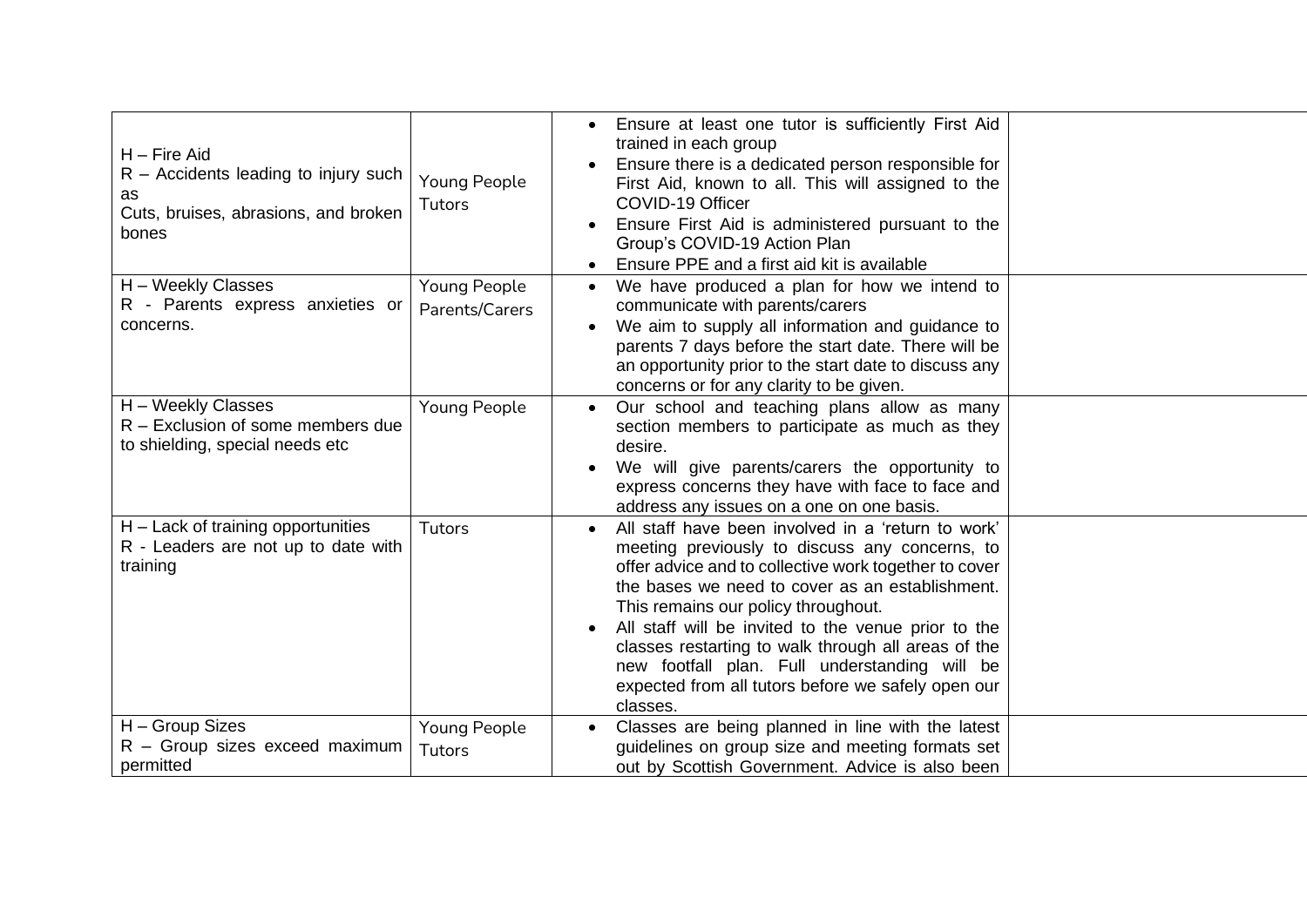| R - Group sizes exceed number<br>tutors can manage.                                                                                              |                                                             | taken from YouthLink Scotland and Gymnastics<br>Scotland online guidance.<br>We are working with the Marchmont St Giles Venue<br>to approve appropriate capacities and the spaces<br>in which they operate.<br>Our staff are trained to support the class capacity<br>$\bullet$<br>we have in place. Extra tutors will also be available<br>where/when needed to support the school.<br>The COVID-19 Officer will manage any concerns<br>within the class so the tutor can continue their main<br>role throughout the sessions.                                                                                                                                                                                                                                                                             |  |
|--------------------------------------------------------------------------------------------------------------------------------------------------|-------------------------------------------------------------|-------------------------------------------------------------------------------------------------------------------------------------------------------------------------------------------------------------------------------------------------------------------------------------------------------------------------------------------------------------------------------------------------------------------------------------------------------------------------------------------------------------------------------------------------------------------------------------------------------------------------------------------------------------------------------------------------------------------------------------------------------------------------------------------------------------|--|
| H - Hygiene of toilets<br>R - higher risk of infection spread if<br>hygiene not carried out.                                                     | Young People<br>Tutors                                      | Where toilet facilities exist at a venue we will ensure<br>the number of young people using them at any one<br>time is restricted as appropriate to the size and<br>layout of the facilities<br>We aim to work with the venue at Marchmont ST<br>$\bullet$<br>Giles to follow any procedures they currently have<br>in place.<br>Our aim is to restrict the number of young people<br>using the toilets at any one time.<br>We will also look at what facilities are available<br>within the venue and how we can allocate specific<br>toilets to specific groups. These will also be cleaned<br>at appropriate intervals.<br>We will make sure before starting that the venue<br>has provisions for handwashing, drying, alcohol<br>hand gel. We will also have a supply in the event<br>non is available. |  |
| $H -$ Risk to Community and other<br>Groups<br>$R -$ Risk of passing on infection to the<br>wider community, other groups that<br>use the space. | Young People<br>Tutors<br>Parents/Carers<br><b>Visitors</b> | SJM Staff will arrive early to clean each space so it<br>$\bullet$<br>is clean for their students arriving.<br>Our aim is also to clean these spaces at the end of<br>our sessions so it is clean and sanitised for the next<br>group.                                                                                                                                                                                                                                                                                                                                                                                                                                                                                                                                                                      |  |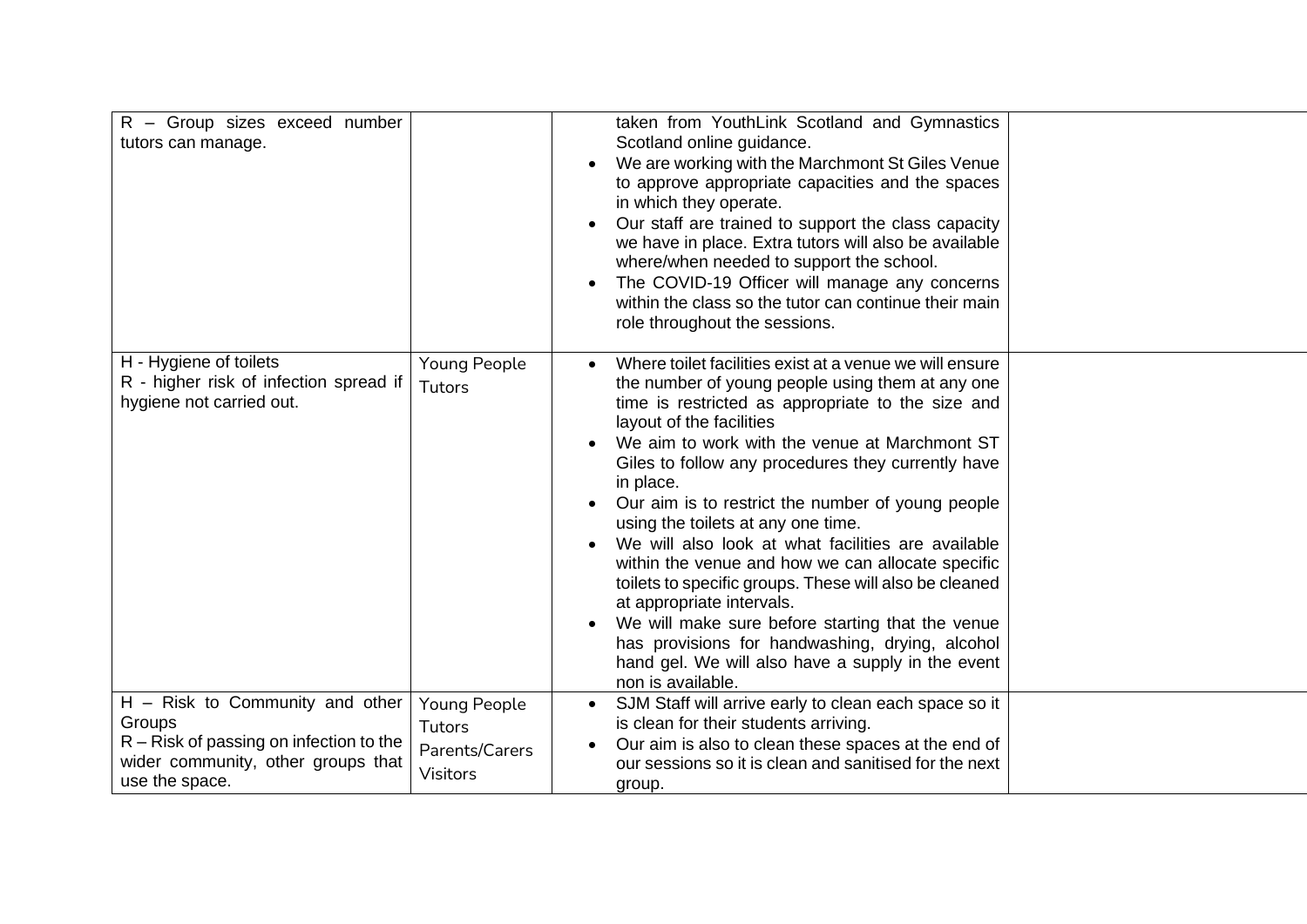|                                                                                                |                                                  | We encourage full communication with the venue<br>and other groups, so will email through to the venue<br>directly of any issues or concerns. In the event that<br>groups are using the same space within the same<br>night, we will endeavour to speak directly to the<br>clubs/groups leaders for a safe 'passover'.                                                                                                                                                                   |
|------------------------------------------------------------------------------------------------|--------------------------------------------------|------------------------------------------------------------------------------------------------------------------------------------------------------------------------------------------------------------------------------------------------------------------------------------------------------------------------------------------------------------------------------------------------------------------------------------------------------------------------------------------|
| H - Risk to Cast & Crew<br>$R$ – Injury through falling when lights<br>are off during the show | Young People<br>Tutors<br><b>Visitors</b>        | MM Sound and Light have installed extra light into<br>the venue.<br>Due to the timings of shows and time of year the<br>natural light through windows will generate enough<br>light (main windows not being covered).<br>SJM Team will monitor throughout and make sure<br>extra light is added to areas of concern.                                                                                                                                                                     |
| H - Risk to Cast & Crew<br>R - Trips/Slips & Falls                                             | <b>Young People</b><br><b>Tutors</b><br>Visitors | MM Sound and Lighting have clearly marked with<br>$\bullet$<br>white tape any areas of concern.<br>All Cast will be walked through the entrance/exits<br>and any hazards before any rehearsals commence.<br>All Teams will monitor throughout and rectify any<br>issues as they appear.                                                                                                                                                                                                  |
| H- Risk to Cast & Crew<br>R - Manual Handling                                                  | Crew<br>and<br>Volunteers                        | A good working practise will be reiterated to all<br>teams. Anyone unsure will be advised to mention to<br>the main team in charge and will be shown.<br>Training will be provided if needed.<br>$\bullet$                                                                                                                                                                                                                                                                               |
| H - Risk to Cast & Crew<br>R - Equipment: Props/Costumes left<br>around backstage              | Young People<br>Tutors                           | Designated areas for costumes and props has<br>$\bullet$<br>been assigned. This will be shown again<br>throughout the walk around with all cast and crew.<br>If props and costumes are left on the floor it will be<br>explained that all responsible persons should keep<br>an eye for this.<br>Clear signage for each area will be present.<br>COVID – all props will be wiped down prior to each<br>performance.<br>COVID – all costumes will be sprayed prior to each<br>performance |